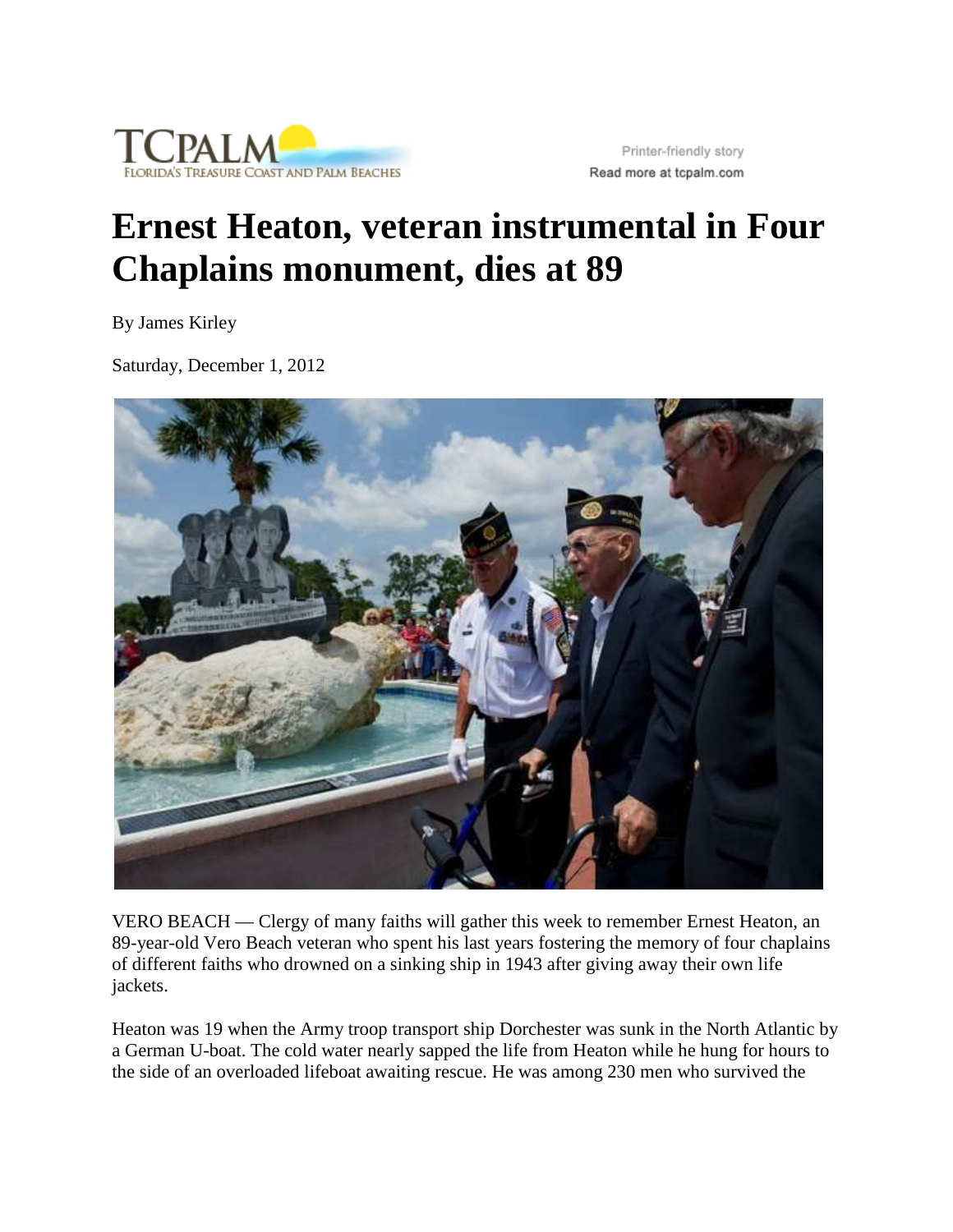sinking, in which another 672 died. Heaton was one of the last survivors of the wartime disaster when he died Monday at VNA Hospice House.

While abandoning ship, Heaton witnessed American history in the making: As hundreds of scared soldiers rushed to their lifeboat stations, Jewish Rabbi Alexander D. Goode, Catholic priest John P. Washington, Methodist minister George L. Fox, and Dutch Reformed minister Clark V. Poling ministered to them.

In a 2003 Press Journal interview, Heaton described seeing three of the four chaplains standing with a group of GIs as the ship was going down.

"The chaplains did not have life jackets on," Heaton said. "And they were telling the GIs to be calm, that everything would work out."

The four chaplains were last seen praying on deck, with their arms linked, as the ship sank. The scene was immortalized on a U.S. postage stamp and through the efforts of the Chapel of the Four Chaplains — which promotes annual Four Chaplains Memorial Services in communities across the nation on or about the Feb. 3 anniversary of the Dorchester sinking.

It was after attending one of these services at St. Sebastian Catholic Church that Heaton began to publicly speak about his experience.

Heaton and fellow veteran Larry Wapnick began promoting the story of the Four Chaplains as an example of interfaith action. Together, Heaton, Wapnick and others designed and collected donations for a Four Chaplains memorial in Sebastian's Riverview Park. It was dedicated last Memorial Day.

Heaton was chairman emeritus of the Four Chaplains Monument Committee and a board member of the Chapel of the Four Chaplains in Philadelphia, which awarded him with its Legion of Honor medal.

"(Heaton) never thought of himself as a hero," Wapnick said of his friend. "But he was proud to be part of the greatest generation. That's where his pride resided."

Wapnick said Heaton's story began to unfold as the two traveled to area churches to promote the kind of interfaith understanding exemplified by the four chaplains.

In 2005, Rabi Michael Birnholz took Heaton and Wapnick into his study at Temple Beth Shalom to prepare for the service. Wapnick asked Heaton if he ever actually met the four chaplains.

"And he said, 'Yes, many times!'" Wapnick said.

Wapnick recounted Heaton telling them how he ran into the four chaplains onboard the Dorchester before it was torpedoed. He, an Army private, was shocked and worried when this group of four officers called him over to talk.